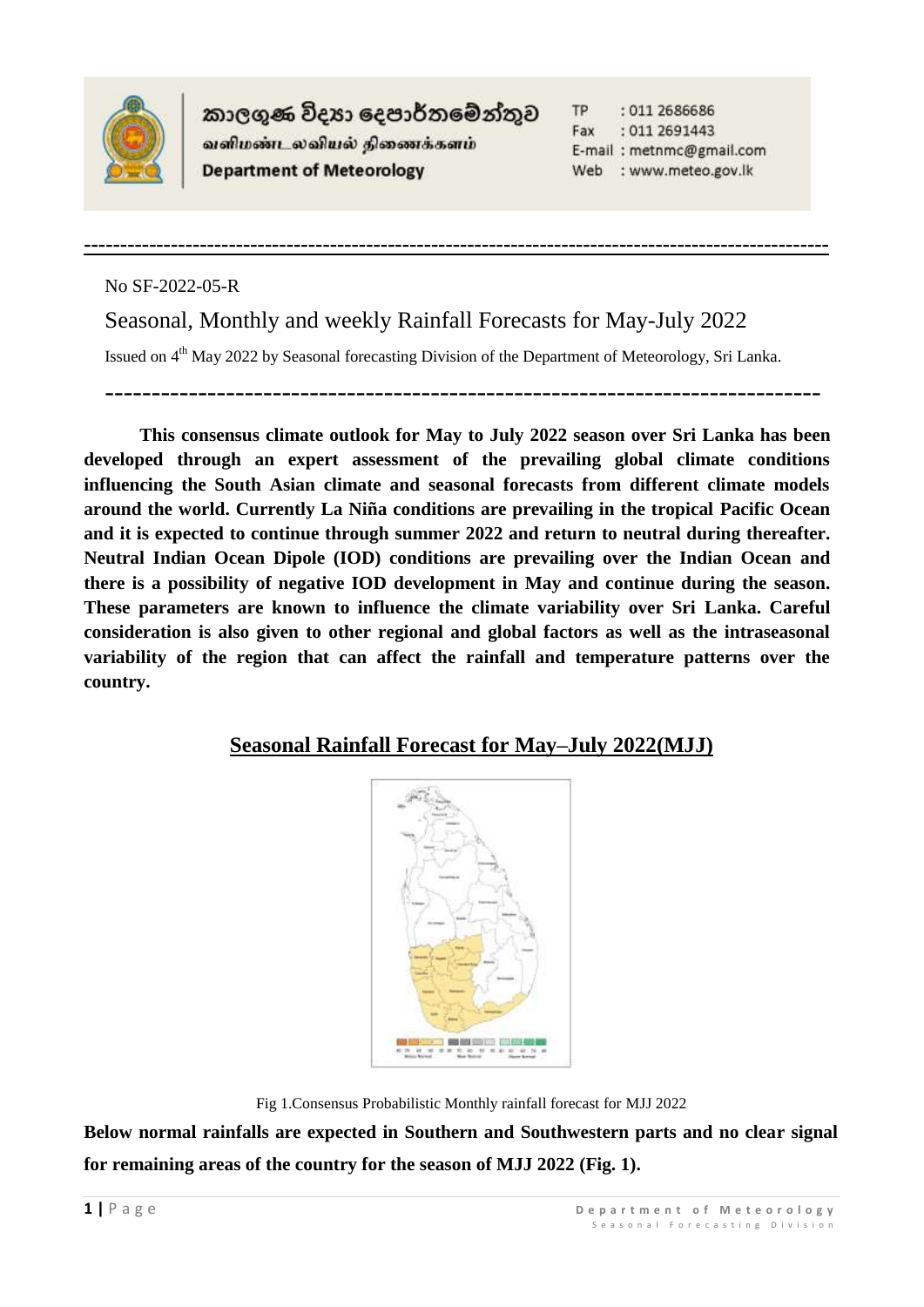| <b>Month</b> |                       | <b>Rainfall forecast</b>                                                                                                                                                                                                                                                                                                                                                                                                                |  |
|--------------|-----------------------|-----------------------------------------------------------------------------------------------------------------------------------------------------------------------------------------------------------------------------------------------------------------------------------------------------------------------------------------------------------------------------------------------------------------------------------------|--|
|              | May 2022<br>June 2022 | There is a possibility for slightly above normal rainfalls<br>over Northern province and no clear signal for other<br>areas where there are equal probability of having above<br>or near or below normal rainfalls during the month of<br>May 2022<br>There is a probability for below normal rainfall over<br>Southern and Southwestern parts and no clear signal for<br>remaining areas of the country for the month of June<br>2022. |  |
|              | <b>July 2022</b>      | There is no clear signal and there exist equal probabilities<br>for below or near or above normal rainfalls over the<br>country during the month of July 2022.                                                                                                                                                                                                                                                                          |  |

## **Monthly Rainfall Forecasts for May, June and July 2022**

Fig 2.Monthly rainfall forecasts for May, June and July 2022

District wise normal (mean) rainfall values are indicated in annex -1)

The predictability is also limited due to strong day-to-day atmospheric variability caused by the passage of the synoptic scale systems such as lows and depressions as well as intraseasonal Oscillations such as Madden Julian Oscillations (MJO).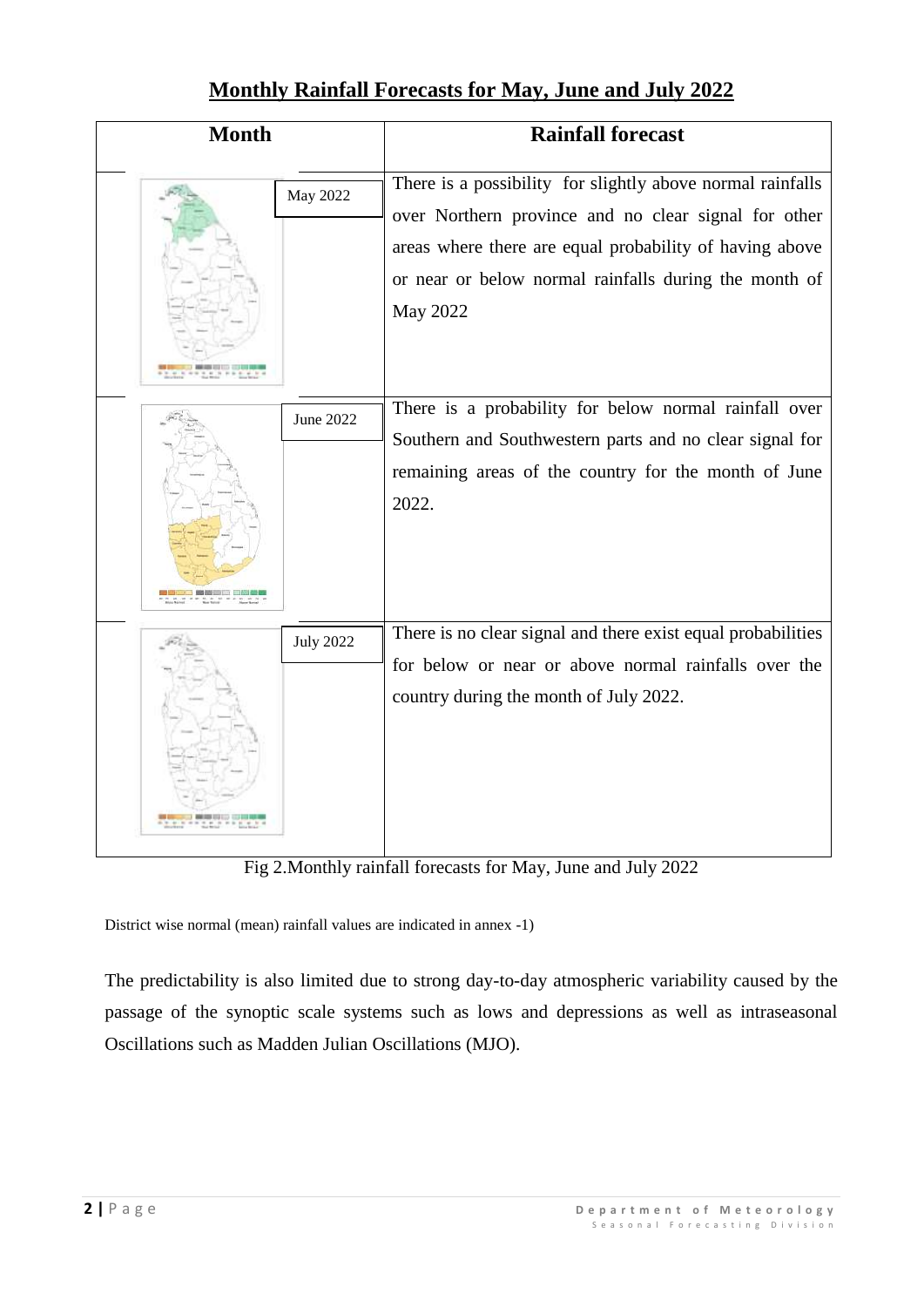# **Weekly Rainfall forecasts for the month of May 2022**

| Weekly Rainfall anomaly<br>Source - ECMWF<br>Updated 28 <sup>th</sup> April 2022<br>-00mm 00.00 00.00 00.00 00.00 10.0 00.00 0.10 0.00 00.00 00.00 00.00 00 |                                                                                                                                                    |  |  |  |  |
|-------------------------------------------------------------------------------------------------------------------------------------------------------------|----------------------------------------------------------------------------------------------------------------------------------------------------|--|--|--|--|
| 02-08 May 2022                                                                                                                                              | · Below normal rainfalls are expected over northern<br>and north central parts of the country.                                                     |  |  |  |  |
| 09-15 May 2022                                                                                                                                              | · Above normal rainfalls are expected over some<br>areas in south western part and below the normal<br>rainfall over eastern parts of the country. |  |  |  |  |
| 16-22 May 2022                                                                                                                                              | · Equal probabilities exist for below/about/above<br>normal rainfalls over the country.                                                            |  |  |  |  |
| 23-29 May 2022                                                                                                                                              | Equal probabilities for below/about/above normal<br>rainfalls over the country.                                                                    |  |  |  |  |

Fig 3.Weekly rainfall forecast for May 2022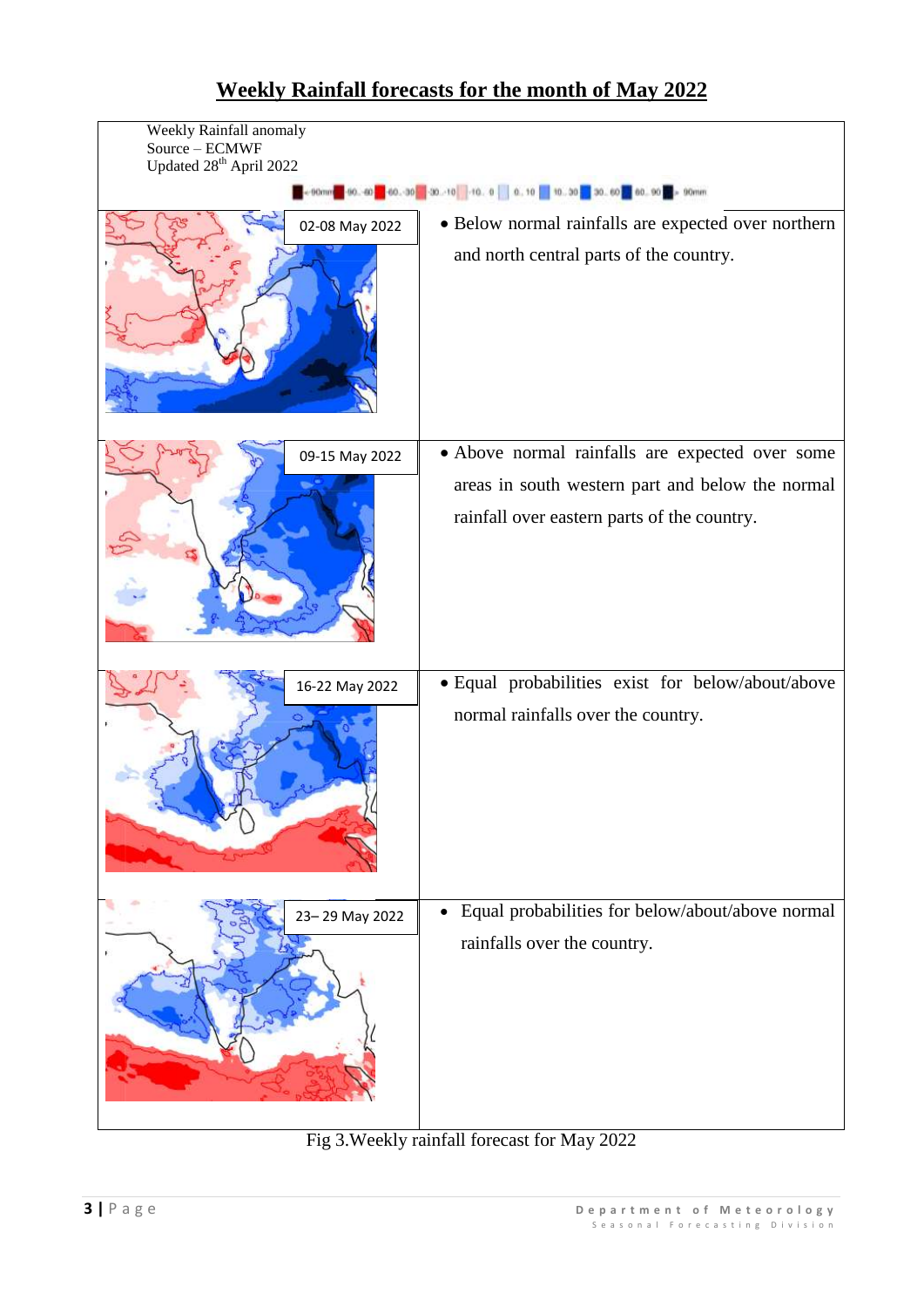## **Attention is requested for following areas**

- More attention for the instructions and advisories issued by authorized agencies particularly on agriculture, water sectors and weather related activities.
- Generally there is a possibility for development of low pressure systems/depressions/cyclones in the vicinity of Sri Lanka during the coming months specially month of May.
- General public is kindly requested to take adequate precautions to minimize damages caused by lightning activity. There may be temporary localized strong winds during thundershowers.